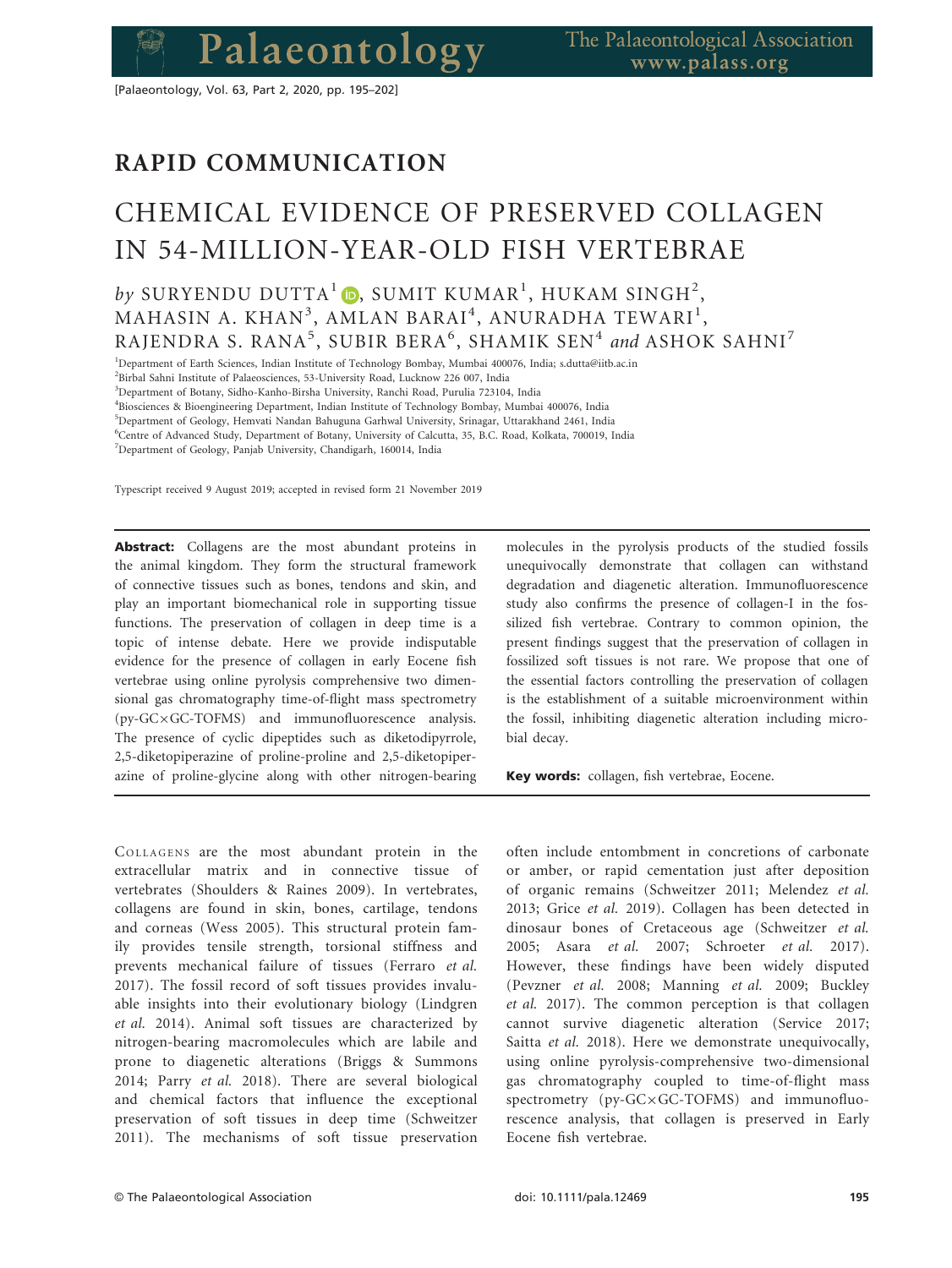

FIG. 1. 3D x-ray microscopy images of a fish vertebra (BSIP 41815). A, three-dimensional view of an entire vertebra. B, longitudinal section of the vertebra. C, transverse section of the vertebra. All scale bars represent 1 mm.

## MATERIAL AND METHOD

#### *Fossil and extant fish vertebrae specimens*

Several fish vertebrae samples (Fig. 1) were collected from the Vastan lignite mine (21°25'47"N: 73°07'30"E), Cambay Basin, western India. The lignite-bearing sequence is known as the Cambay Formation. The age-diagnostic benthic foraminifera *Nummulites burdigalensis burdigalensis* which occurs in the upper part of the lignite sequence of the mine section places it within the Ypresian Stage (Punekar & Saraswati 2010). The Paleocene–Eocene Thermal Maximum (PETM; *c*. 55.5 Ma) has been reported from the subsurface of the Vastan mine (Samanta *et al.* 2013).

Extant fish vertebrae of *Catla catla* and standard collagen-I obtained from Sigma-Aldrich (https://www.sigmaald rich.com) were also analysed to evaluate the molecular composition of extant collagen. All specimens of fossil vertebrae (BSIP 41814–41817) are housed at the Birbal Sahni Institute of Palaeosciences, Lucknow.

# *Pyrolysis-comprehensive two-dimensional gas chromatography time-of-flight mass spectrometry (py-GC*9*GC-TOFMS)*

Prior to chemical investigations, fish vertebrae were cleaned several times with dichloromethane to remove soluble organic compounds. Fish vertebrae were pulverized using an agate mortar. We analysed several fish vertebrae to check the reproducibility of the data. Comprehensive  $GCxGC$ studies were achieved using the GERSTEL pyrolysis module (PYRO) (http://www.gerstel.com) in sequence with a thermal desorption unit (TDU) and cooled injection system (CIS) inlet coupled with Leco Pegasus 4D GCxGC-TOFMS. Each sample (*c*. 5 mg) was placed in a quartz tube. The sample tube was introduced into the coil probe and pyrolysed for 0.3 min at 610°C. The TDU was kept at 300°C and CIS was temperature programmed from 30°C to 300°C (held for 1 min) at 12°C/s.

The  $GcxGC$  system consists of two capillary columns of different configuration connected in series through a dual stage modulator. The primary (1°) column was a Rxi-5 MS with 5% phenyl-95% methylsiloxane (30 m length, 250 µm internal diameter,  $0.25 \mu m$  film thickness). The secondary (2°) column was a Rxi-17 MS (50%-phenyl–50%-methylsiloxane) (1.05 m length, 250  $\mu$ m internal diameter, 0.25  $\mu$ m film thickness). The sample was injected in a solvent vent mode with purge time 80 s and purge flow of 50 ml/min. Helium was used as carrier gas at a flow rate of 1 ml/min. The GC oven was kept at 50°C (held for 2 min) and was then ramped from 50 to 180°C at 10°C/min and again ramped at 5°C/min to 270°C and subsequently raised to 295°C at 3°C/min (held for 10 min). The secondary oven and modulator temperatures were programmed 10°C and 15°C, respectively, higher than the primary oven temperature. The hot jet was pulsed for 0.95 s every 5.5 s with a 1.80 s cooling period between stages. The applied electron ionization energy was 70 eV. The MS transfer line and the source temperature were kept at 280°C and 250°C, respectively. The TOF detector voltage was 1600 V, with a solvent delay of 15 s. All fractions were analysed in a full scan mode over a mass range of 40–700 Da and were sampled at a rate of 100 Hz. The acquisition and the data processing were performed using by ChromaTOF software package (LECO Corporation; https://leco.com/).

#### *Immunofluorescence analysis*

Prior to immunofluorescence analysis, organic residues from fish vertebrae were isolated using 0.6 (N) HCl acid. Glass coverslips were activated using the method described by Martin *et al.* (2012). Briefly, coverslips were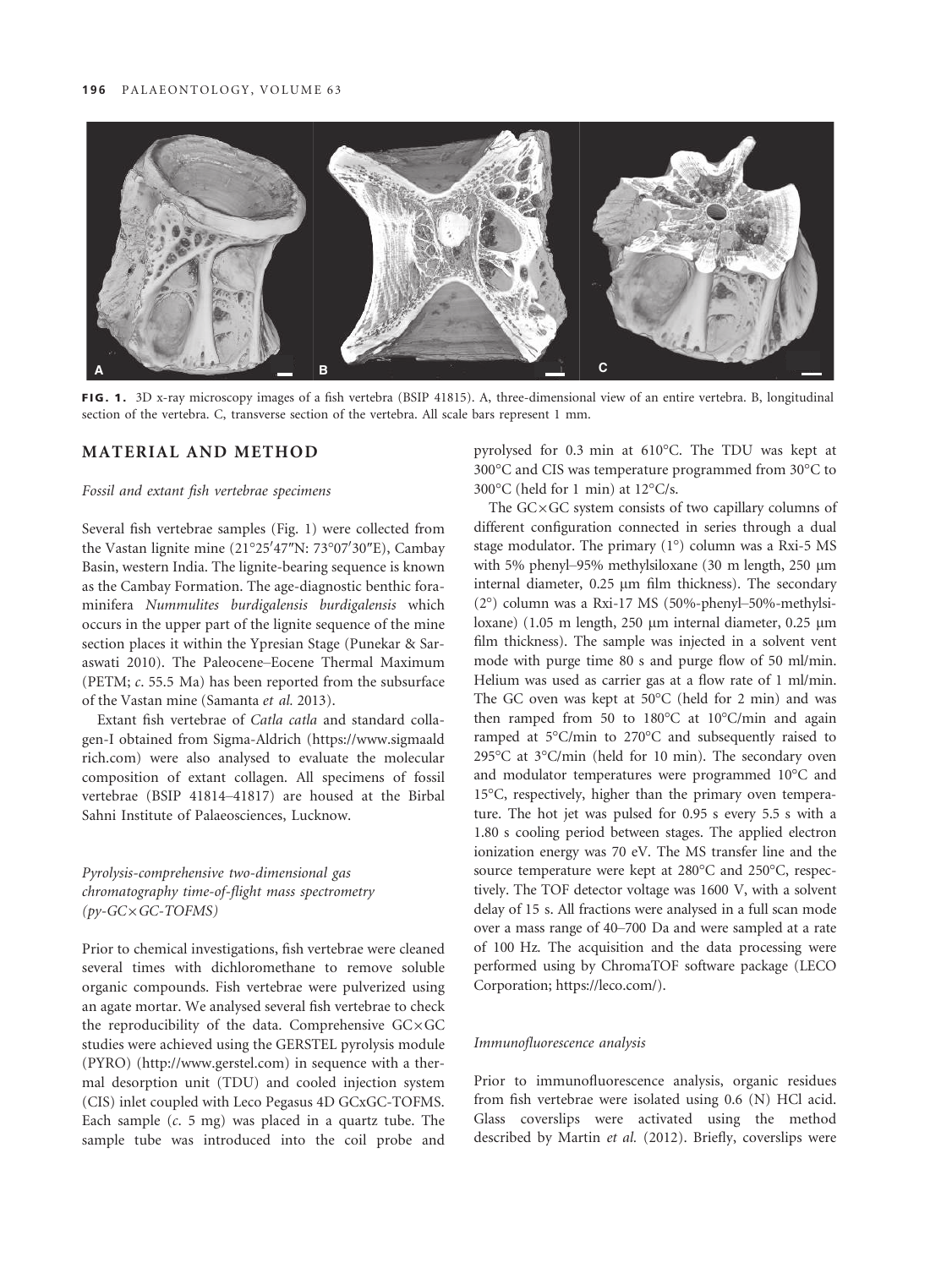first cleaned with mild HCl solution and were treated with 10 mg/ml poly-L-lysine (Sigma-Aldrich) for 20 min at room temperature (RT) and then were finally crosslinked with 0.5% glutaraldehyde (Sigma-Aldrich) for 30 min at RT. Activated coverslips were then kept in a 24 well plate and were coated for 1 h at RT with fossil extracted collagen powder solution prepared in PBS and (2) 20% fetal bovine serum as a negative control. Post incubation excess solutions were aspirated and coverslips were washed with PBS two times. Sample coated coverslips were processed using standard immunocytochemistry protocol. Briefly, samples were first blocked with 10% BSA solution for 1 h at RT and then were incubated with rabbit anti-collagen primary antibody at 4°C for overnight. Finally, samples were incubated with FITC tagged anti-rabbit secondary antibody for 2 h at RT and then were mounted on a glass slide for imaging.

Images were acquired using a Zeiss LSM 780 confocal microscope using a  $20 \times$  objective with the same acquisition parameters (exposure, laser power etc.) for both sample and negative control. Z stack images were taken up to 5– 10 lm on top of the coverslip and images represented are the maximum intensity projection of acquired image stacks.

#### *3D x-ray microscopy*

A Zeiss Xradia 520 Versa 3D x-ray microscope was used for non-destructive 3D visualization of the internal features of the samples. In this technique, imaging is done by directing X-rays at an object from multiple orientations. Images produced by this method are mainly maps of X-ray attenuation within an object, which is related to its density. Contiguous cross-sectional 2D images or slices of the samples were acquired. The data sets were then imported into ORS visual SI software (Object Research Systems; http://www.theobjects.com/) to generate a 3D digital volume of the samples. 3D volumes are reconstructed by stacking the 2D images.

## RESULTS

Pyrolysis-gas chromatography-mass spectrometry (py-GC-MS) is a powerful analytical tool for chemical characterization of soft tissues (Stankiewicz *et al.* 1997; Glass *et al.* 2012). A major advantage of two dimensional gas chromatography time-of-flight mass spectrometry over conventional gas chromatography-mass spectrometry is the ability to analyse compounds from a complex mixture and enhanced determination of labile and volatile organic molecules (Eiserbeck *et al.* 2011; Tewari *et al.* 2017). The distribution of nitrogen-bearing compounds in the pyrolysis products of early Eocene fish vertebra is similar to that of modern fish vertebrae and standard collagen-I (Figs 2, 3, Table 1; Dutta *et al.* 2019, fig. S1).

The prominent pyrolysis products of modern fish vertebrae (including acetic acid, acetamide, succinimide, acetamido pyrone, pyridines, indole, benzonitrile, benzyl nitrile, nonadecanenitrile, docosenamide, diketodipyrrole, 2,5 diketopiperazine (pro-pro), 2,5-diketopiperazine (pro-gly) and other diketopiperazines) are present in 54 myr-old fish vertebrae (Fig. 1). It is noteworthy that pyrolysis products of modern fish vertebrae are also characterized by highly abundant fatty acids which are not detected in fossil vertebrae. The distribution of 2,5-diketopiperazines in the pyrolysis products of fossil and extant fish vertebrae is shown in Figures 2B and 3B. Diketodipyrrole is the most abundant 2,5-diketopiperazine in the pyrolysis products of fossil vertebrae and occurs at higher abundance in comparison to extant fish vertebrae (Figs 2B, 3B). These 2,5-diketopiperazines are formed by dimerization of two amino acids through a peptide chain to form cyclic dipeptides (Stankiewicz *et al.* 1996; Fabbri *et al.* 2012). During the pyrolysis, many of these compounds occur in doublets which are formed due to diastereomerism (Stankiewicz *et al.* 1996). The presence of cyclic dipeptides such as diketodipyrrole, 2,5-diketopiperazine of proline-proline and 2,5-diketopiperazine of proline-glycine (Figs 2B, 3B) which are diagnostic pyrolysis products of collagen (Fabbri *et al.* 2012; van der Werf *et al.* 2017) suggests that the structural protein can survive diagenetic alterations.

Immunostaining also reveals the presence of antigenic materials within the demineralized fossil vertebrae when stained with anti-collagen-I antibody. Maximum intensity projection (MIP) images in the figure shows significantly higher intensity of fluorescence signal compared to the negative control, suggesting clear antigen–antibody interaction in the fossil sample (Dutta *et al.* 2019, fig. S2) and thereby demonstrating the presence of collagen-I in the fossil sample. Collagen epitopes are also preserved in the fossil bone sample. The stained fossil sample is more granular compare to the positive control. These differences in staining pattern may be attributed to the fact that while the positive control was solubilized collagen, the fossil sample was demineralized powder which was not solubilized.

#### DISCUSSION

Previous reports based on microscopic observations suggest that the collagen fibres are preserved in Mesozoic vertebrates (Bertazzo *et al.* 2015; Plet *et al.* 2017). Recently, Lee *et al.* (2017) reported the preservation of collagen in an Early Jurassic sauropodomorph dinosaur using synchrotron FTIR microspectroscopy. FTIR spectroscopic analysis only examines the functional groups present and does not reveal definite chemical structures. The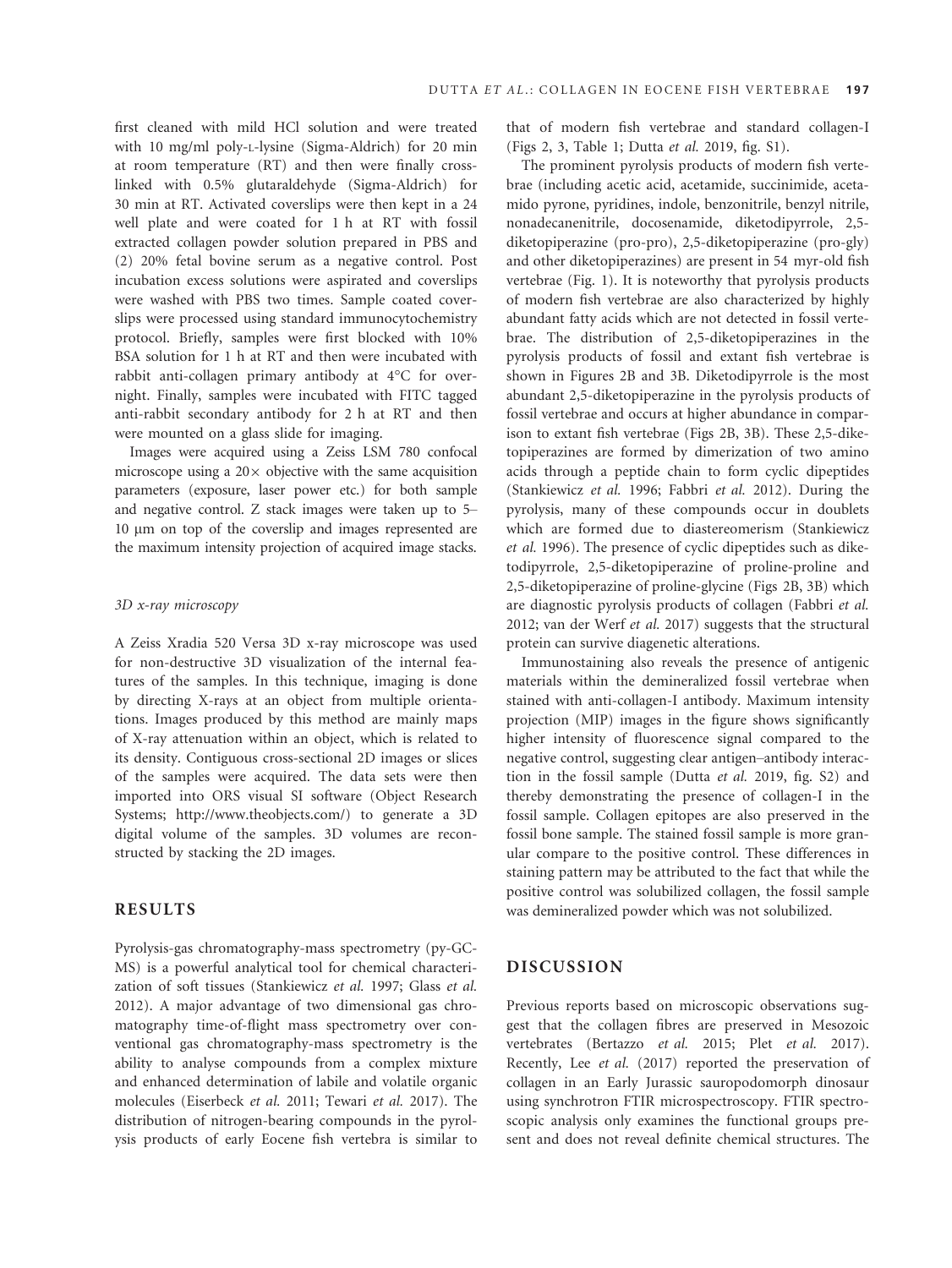



FIG. 2. A, total ion chromatograms of pyrolysis products of the fish vertebra from early Eocene sediments of Cambay Basin, from western India (BSIP 41817). B, selected ion chromatograms at *m/z* 70 + 90 + 111 of pyrolysis products of Eocene fish vertebra. Peak identifications are given in Table 1; filled circles, open circles and inverted triangles are homologues of *n*-alkanes, alkenes and *n*-alkylated benzenes, respectively. Star represents diketopiperazines (DKPs).

present study offers a promising approach to reveal the macromolecular preservation of soft tissues in deep time. Diketodipyrrole, 2,5-diketopiperazine (pro-pro) and 2,5 diketopiperazine (pro-gly) are generated from cyclization and rearrangement of the dipeptide hydroxyprolinehydroxyproline and proline-proline, proline-glycine, respectively (Chiavari & Galletti 1992; Chiavari *et al.* 2003). It is worthwhile to mention that the collagen type I has repeating tripeptide sequence of glycine-X-Y where X is usually proline and Y is hydroxyproline (Lodish *et al.*

2000). A total of 28 different types of collagen have been identified in vertebrates. Collagen I is the most abundant protein in animal bones (Brinckman 2005). It constitutes nearly 20% of bone by mass and more than 90% of the organic matrix of bone (Szpak 2011). Nitrogen-bearing compounds such as nonadecanenitrile and docosenamide are detected in the pyrolysis products of fossil fish vertebrae (Fig. 2A). It has been observed that these compounds become abundant in the pyrolysates of artificially matured protenaceous moieties (Saitta *et al.* 2017). A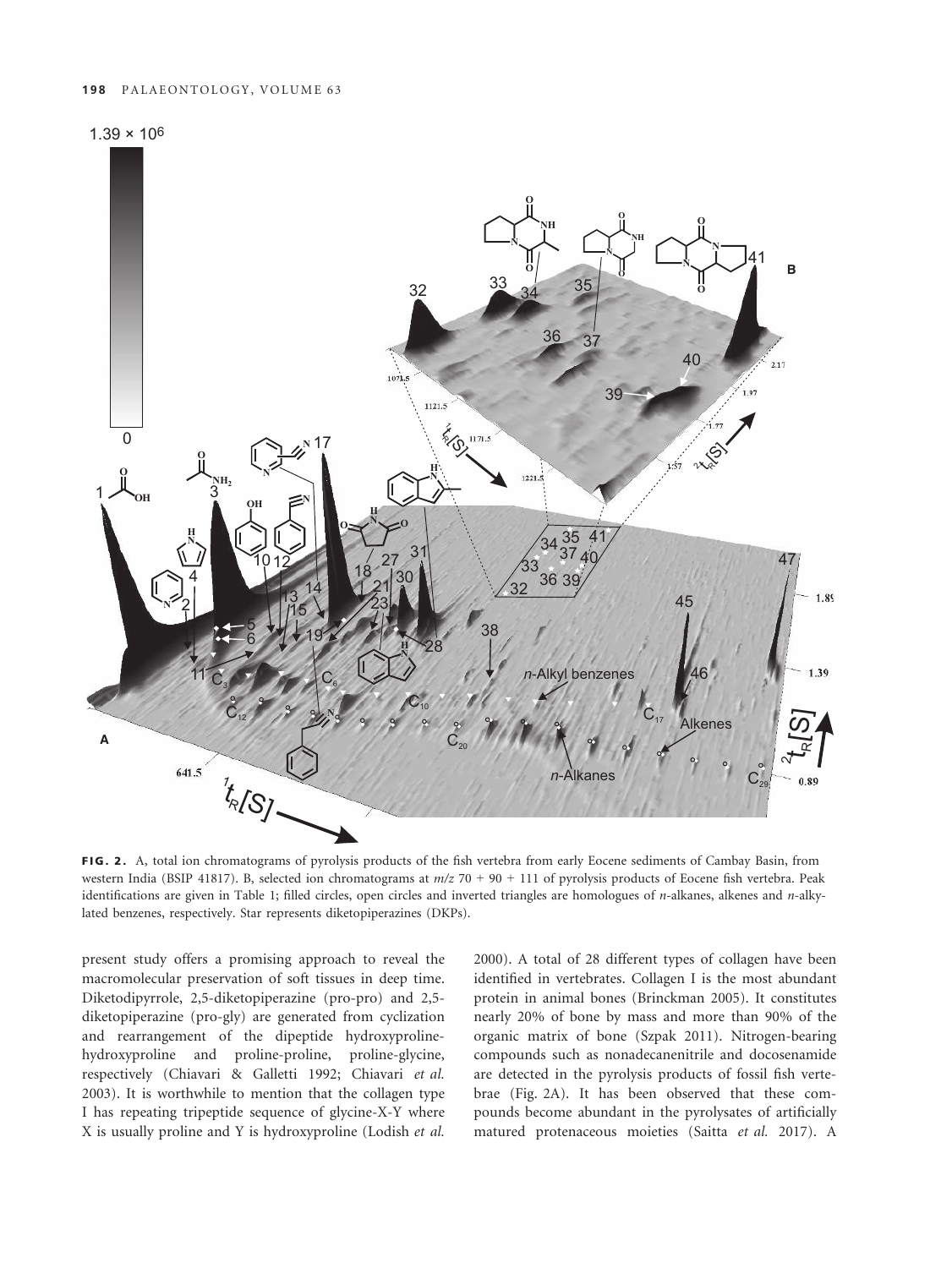

FIG. 3. A, total ion chromatograms of pyrolysis products of modern fish vertebrae. B, selected ion chromatograms at *m/z* 70 + 90 + 111 of pyrolysis products of modern fish vertebra. Peak identifications are given in Table 1; inverted triangles and pentagon are homologues of *n*-alkylated benzenes and fatty acid (FA), respectively. Star represents diketopiperazines (DKPs).

series of *n-*alkane/alkene doublets are detected in the pyrolysis products of fossil fish vertebrae. This aliphatic component is probably produced by polymerization of free fatty acids during diagenesis (Stankiewicz *et al.* 2000). The Rock-Eval  $T_{\text{max}}$  of lignite-bearing Cambay Shale varies from 400°C to 423°C (Dutta *et al.* 2012) which indicates that the host sediments underwent mild thermal alteration.

The preservation of nitrogen-bearing macromolecules in deep time is one of the most controversial topics in palaeontology. It is often believed that the primary control on the preservation of biomolecules in soft tissues is the nature of the depositional environment and low thermal maturity of the host rock (Stankiewicz *et al.* 1997; Briggs & Summons 2014). It is a well known fact that proteins are relatively unstable biopolymers that easily hydrolyse and are susceptible to diagenesis. Detailed accounts of the diagenesis of collagen have been presented by Collins *et al.* (2002) and Schweitzer (2011). Collagen is possibly preserved in fish vertebrae due to encapsulation of the soft tissue within mineralized hydroxyapatite (see Dutta *et al.* 2019, fig. S3). We also analysed several mammal bone fragments from early Eocene sediments from the Vastan lignite mine, Cambay Basin. However, proteins in those bone fragments are poorly preserved. The pyrolysis products of mammal bones are dominated by *n-*alkane/alkene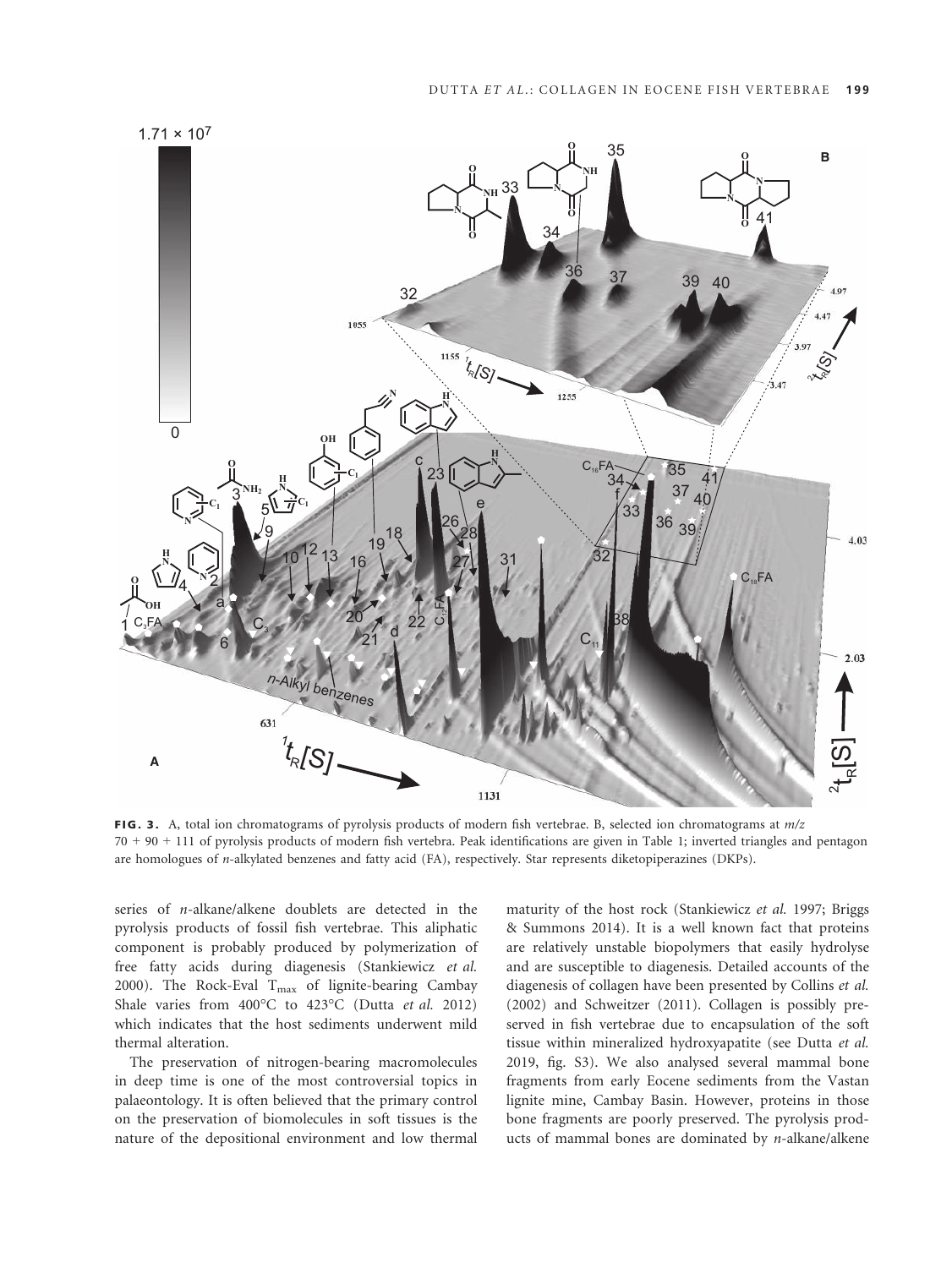#### 200 PALAEONTOLOGY, VOLUME 63

TABLE 1. A list of compounds released by pyrolysis of Eocene and extant fish vertebrae.

| Peak no. | Compound                               | Molecular<br>weight |
|----------|----------------------------------------|---------------------|
| 1        | Acetic acid                            | 60                  |
| 2        | Pyridine                               | 79                  |
| 3        | Acetamide                              | 59                  |
| 4        | Pyrrole                                | 67                  |
| 5        | Methylpyrrole                          | 81                  |
| 6        | Methylpyrrole                          | 81                  |
| 7        | Unknown                                | 112                 |
| 8        | Unknown                                | 112                 |
| 9        | Methylpyridine                         | 93                  |
| 10       | Phenol                                 | 94                  |
| 11       | Methylstyrene                          | 118                 |
| 12       | Benzo nitrile                          | 103                 |
| 13       | Methylphenol                           | 108                 |
| 14       | Pyridinecarbonitrile                   | 104                 |
| 15       | Methylphenol                           | 108                 |
| 16       | Pyridinediol                           | 111                 |
| 17       | Unknown                                | 98                  |
| 18       | Succinimide                            | 99                  |
| 19       | Benzyl nitrile                         | 117                 |
| 20       | Pyrrole-2-carbonitrile                 | 92                  |
| 21       | Napthalene                             | 128                 |
| 22       | Benzenepropanenitrile                  | 131                 |
| 23       | Indole                                 | 117                 |
| 24       | Methylnapthalene                       | 142                 |
| 25       | Methylnapthalene                       | 142                 |
| 26       | 2,5 Diketopiperazine (Gly-Gly)         | 114                 |
| 27       | 3-Acetamido-4-pyrone                   | 153                 |
| 28       | Methylindole                           | 131                 |
| 29       | Unknown                                | 151                 |
| 30       | 3-Acetamido-2-pyrone                   | 153                 |
| 31       | Unknown                                | 167                 |
| 32       | Diketodipyrrole                        | 186                 |
| 33       | 2,5 Diketopiperazine (Pro-Ala)         | 168                 |
| 34       | 2,5 Diketopiperazine (Pro-Ala)         | 168                 |
| 35       | 2,5 Diketopiperazine (Pro-Gly)         | 154                 |
| 36       | 2,5 Diketopiperazine (Pro-Arg)         | 154                 |
| 37       | 2,5 Diketopiperazine (Pro-Arg)         | 154                 |
| 38       | Hexadecenenitrile                      | 235                 |
| 39       | 2,5 Diketopiperazine (Pro-Leu/Pro-Ile) | 154                 |
| 40       | 2,5 Diketopiperazine (Pro-Leu/Pro-Ile) | 154                 |
| 41       | 2,5 Diketopiperazine (Pro-Pro)         | 194                 |
| 42       | Octadecenenitrile                      | 263                 |
| 43       | 2,5 Diketopiperazine (Pro-Hyp)         | 210                 |
| 44       | 2,5 Diketopiperazine (Pro-Hyp)         | 210                 |
| 45       | Nonadecenenitrile                      | 277                 |
| 46       | Nonadecanenitrile                      | 279                 |
| 47       | Docosenamide                           | 337                 |
| а        | Methyl pyridine                        | 93                  |
| b        | Ethyl pyridine                         | 107                 |
| C        | Unknown                                | 99                  |
| d        | $C_{15}$ -alkane                       | 212                 |
| e        | $C_{17}$ -alkane                       | 240                 |
| f        | Unknown                                | 270(?)              |

doublets and aromatic hydrocarbons with few nitrogenbearing molecules (Dutta *et al.* 2019, fig. S4). This difference may be explained as a result of microbial degradation and subsequent diagenetic alteration of nitrogen-bearing molecules in mammal bone fragments where the soft tissues are not properly encapsulated. We believe that the hydroxyapatite of the fish vertebra formed a conducive microenvironment by facilitating preservation of collagen while preventing diagenetic alteration including microbial decay. Therefore, one of the important controls of preservation of collagen is the encapsulation of the soft tissue within the mineralized hydroxyapatite in the fish vertebra. Furthermore, this study suggests that characterization of collagen of different body parts of fossilized animal remains can provide useful insights on the macroevolution and physiology of organisms in deep time.

# CONCLUSIONS

The present study documents the presence of collagen in early Eocene fish vertebrae. Our results suggest, contrary to common opinion, that the preservation of collagen in fossilized soft tissues is not rare. Identification and distribution of 2,5-diketopiperazines in the pyrolysis products of animal fossil remains can be a useful proxy for recognizing palaeo-proteins. The pyrolysis- $GC \times GC$ -TOF MS technique has significant potential for the detection of nitrogen-bearing macromolecules in deep time.

*Acknowledgements.* SD is grateful to the Department of Science and Technology (DST/SJF/E&ASA-01/2016-17) for providing financial support for this work. The Indian Institute of Technology Bombay central facility is acknowledged for providing access to py- $GC \times GC$ -TOF MS and x-ray microscopy facilities. HS is grateful to DST (EEQ/2016/000112) for providing financial support for his field trip. The Director of the Birbal Sahni Institute of Palaeosciences, Lucknow is acknowledged for extending kind support to HS. We thank two anonymous referees and Sally Thomas for their helpful suggestions on an earlier draft of this paper.

## DATA ARCHIVING STATEMENT

Data for this study are available in the Dryad Digital Repository: https://doi.org/10.5061/dryad.d2547d7zf

*Editor*. Andrew Smith

# **REFERENCES**

ASARA, J. M., SCHWEITZER, M. H., FREIMARK, L. M., PHILLIPS, M. and CANTLEY, L. C. 2007. Protein sequences from Mastodon and *Tyrannosaurus rex* revealed by mass spectrometry. *Science*, 316, 280–285.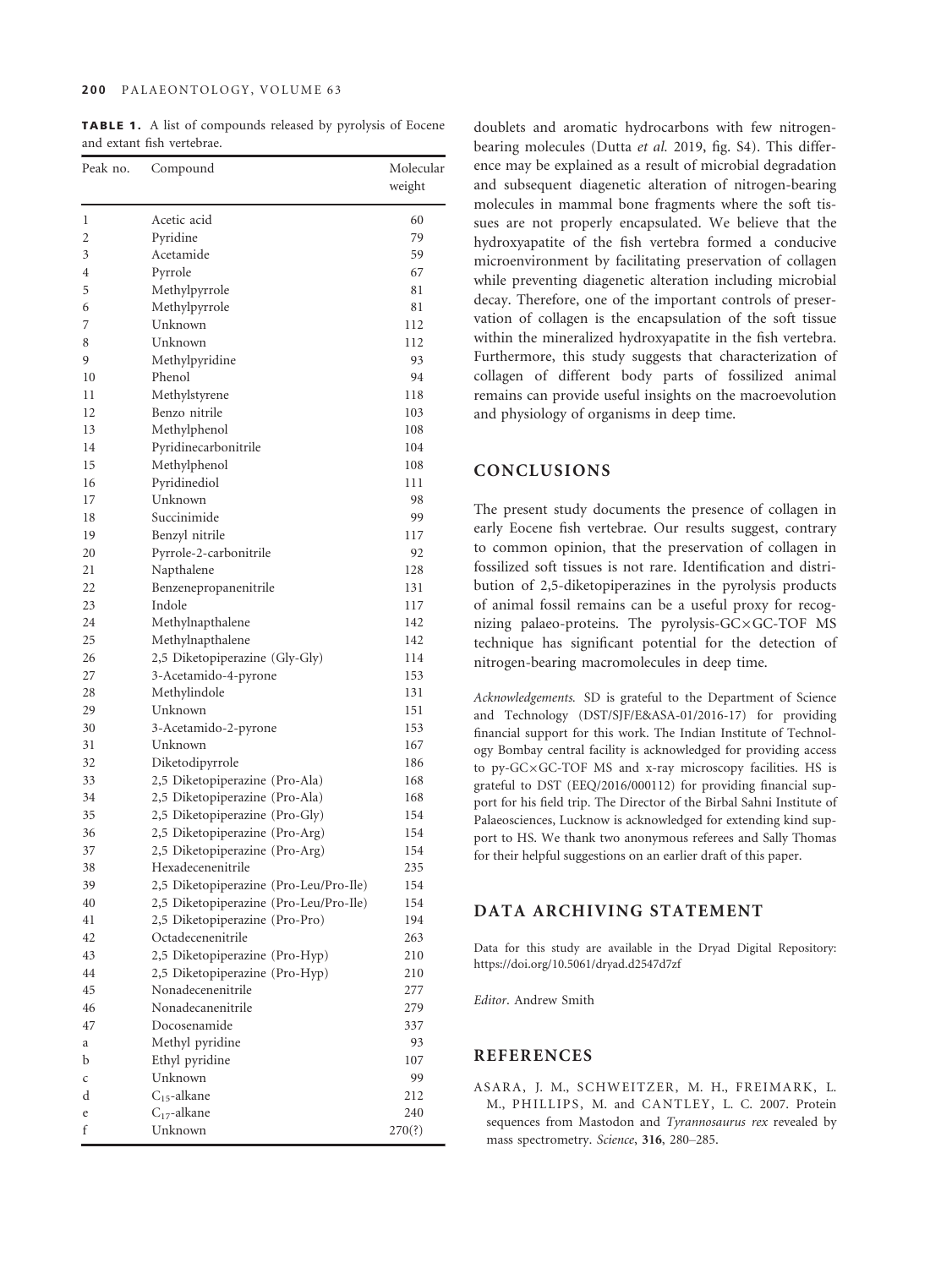- BERTAZZO, S., MAIDMENT, S. C. R., KALLEPITIS, C., FEARN, S., STEVENS, M. M. and XIE, H. 2015. Fibres and cellular structures preserved in 75-million–year-old dinosaur specimens. *Nature Communications*, 6, 7352.
- BR IGGS, D. E. G. and SUMMONS, R. E. 2014. Ancient biomolecules: their origins, fossilization, and role in revealing the history of life. *BioEssays*, 36, 482–490.
- BR INCKMAN, J. 2005. Collagens at a glance. 1–6. *In* BRINCKMANN, J., NOTBOHM, H. and MÜLLER, P. K. (eds). *Collagen*. Topics in Current Chemistry, 247, Springer.
- BUCKLEY, M., WARWOOD, S., DONGEN, B. Van, KITCHENER, A. C. and MANNING, P. L. 2017. A fossil protein chimera; difficulties in discriminating dinosaur peptide sequences from modern cross-contamination. *Proceedings of the Royal Society B*, 284, 1–8.
- CHIAVARI, G. and GALLETTI, G. C. 1992. Pyrolysis-gas chromatography/mass. spectrometry of amino acids. *Journal of Analytical & Applied Pyrolysis*, 24, 123–137. the Royal Society B, 284, 1–8.<br>CHIAVARI, G. and GALLETTI, G. C. 1992. Pyrolysis-gas<br>chromatography/mass. spectrometry of amino acids. Journal of<br>Analytical & Applied Pyrolysis, 24, 123–137.<br>—— LANTERNA, G., LUCA, C., MATTE
- PRATI, S. and SANDU, I. C. A. 2003. Analysis of proteinaceous binders by in-situ pyrolysis and silylation. *Chromatographia*, 57, 645–648.
- COLLINS, M. J., NIELSEN-MARCH, C. M., HILLER, J., SMITH, C. I., ROBERTS, J. P., PRIGODICH, R. V., WESS, T. J., CSAPO, J., MILLARD, A. R. and TURNER-WALKER, G. 2002. The survival of organic matter in bone: a review. *Archaeometry*, 44, 383–394.
- DUTTA, S., BHATTACHARYA, S., MALLICK, M., SHUKLA, A. C. and MANN, U. 2012. Preserved lignin structures in Early Eocene Surat lignites, Cambay Basin, western India. *Journal of the Geological Society of India*, 79, 345– 352. -KUMAR, S., S INGH, H., KHAN, M. A., BARA I, A.,
- TEWARI, A., RANA, R. S., BERA, S., SEN, S. and SAHNI, A. 2019. Data from: Chemical evidence of preserved collagen in 54-million-year-old fish vertebrae. *Dryad Digital Repository*. https://doi.org/10.5061/dryad.d2547d7zf
- EISERBECK, C., NELSON, R. K., GRICE, K., CURIALE, J., REDDY, C. M. and RAITERI, P. 2011. Separation of  $18\alpha(H)$ -,  $18\beta(H)$ -oleanane and lupane by comprehensive twodimensional gas chromatography. *Journal of Chromatography A*, 1218, 5549–5553.
- FABBRI, D., ADAMIANO, A., FALINI, G., DE MARCO, R. and MANCINI, I. 2012. Analytical pyrolysis of dipeptides containing proline and amino acids with polar side chains. Novel 2,5-diketopiperazine markers in the pyrolysates of proteins. *Journal of Analytical & Applied Pyrolysis*, 95, 145–155.
- FERRARO, D. J., OKERLUND, A., BROWN, E. and RAMASWAMY, S. 2017. One enzyme, many reactions: structural basis for the various reactions catalyzed by naphthalene 1,2-dioxygenase. *International Union of Crystallography*, 4, 648–656.
- GLASS, K., ITO, S., WILBY, P. R., SOTA, T., NAKA-MURA, A., BOWERS, C. R., VINTHER, J., DUTTA, S., SUMMONS, R., BR IGGS, D. E. G., WAKAMATSU, K. and SIMON, J. D. 2012. Direct chemical evidence for

eumelanin pigment from the Jurassic period. *Proceedings of the National Academy of Sciences*, 109, 10218–10223.

- GRICE, K., HOLMAN, A. I., PLET, C. and TRIPP, M. 2019. Fossilised Biomolecules and Biomarkers in Carbonate Concretions from Konservat-Lagerstätten. *Minerals*, 9, 158.
- LEE, Y. C., HUANG, P. Y., CHIANG, C. C., HUANG, T. D., WANG, C. C., CHEN, C. I., CHANG, R. S., LIAO, C. H. and REISZ, R. R. 2017. Evidence of preserved collagen in an Early Jurassic sauropodomorph dinosaur revealed by synchrotron FTIR microspectroscopy. *Nature Communications*, 8, 14220.
- LINDGREN, J., SJÖVALL, P., CARNEY, R. M., UVDAL, P., GREN, J. A., DYKE, G., SCHULTZ, B. P., SHAW-KEY, M. D., BARNES, K. R. and POLCYN, M. J. 2014. Skin pigmentation provides evidence of convergent melanism in extinct marine reptiles. *Nature*, 506, 484–488.
- LODISH, H., BERK, A., ZIPURSKY, S. L., MATSU-DAIRA, P., BALTIMORE, D. and DARNELL, J. 2000. *Collagen: the fibrous proteins of the matrix. Section 22.3. Molecular cell biology*, 4th edn. W. H. Freeman.
- MANNING, P. L., MORRIS, P. M., MCMAHON, A., JONES, E., GIZE, A., MACQUAKER, J. H., WOLFF, G., THOMPSON, A., MARSHALL, J., TAYLOR, K. G., LYSON, T., GASKELL, S., REAMTONG, O., SELL-ERS, W. I., DONGEN, B. E. VAN, BUCKLEY, M. and WOGELIUS, R. A. 2009. Mineralized soft-tissue structure and chemistry in a mummified hadrosaur from the Hell Creek Formation, North Dakota (USA). *Proceedings of the Royal Society B*, 276, 3429–3437.
- MARTIN, K. H., HAYES, K. E., WALK, E. L., AMMER, A. M., MARKWELL, S. M. and WEED, S. A. 2012. Quantitative measurement of invadopodia-mediated extracellular matrix proteolysis in single and multicellular contexts. *Journal of Visualized Experiments*, 66, e4119.
- MELENDEZ, I., GRICE, K., TRINAJSTIC, K., LAD-JAVARDI, M., GREENWOOD, P. and THOMPSON, K. 2013. Biomarkers reveal the role of photic zone euxinia in exceptional fossil preservation: an organic geochemical perspective. *Geology*, 41, 123–126.
- PARRY, L. A., SMITHWICK, F., NORDÉN, K. K., SAITTA, E. T., LOZANO-FERNANDEZ, J., TANNER, A. R., CARON, J.-B., EDGECOMBE, G. D., BRIGGS, D. E. G. and VINTHER, J. 2018. Soft-bodied fossils are not simply rotten carcasses – toward a holistic understanding of exceptional fossil preservation: exceptional fossil preservation is complex and involves the interplay of numerous biological and geological processes. *BioEssays*, 40, 1700167.
- PEVZNER, P. A., KIM, S. and NG, J. 2008. Comment on "Protein sequences from mastodon and Tyrannosaurus rex revealed by mass spectrometry". *Science*, 321, 1040.
- PLET, C., GRICE, K., PAGÈS, A., VERRALL, M., COOLEN, M. J. L., RUEBSAM, W., RICKARD, W. D. A. and SCHWARK, L. 2017. Palaeobiology of red and white blood cell-like structures, collagen and cholesterol in an ichthyosaur bone. *Scientific Reports*, 7, 13776.
- PUNEKAR, J. and SARASWATI, P. K. 2010. Age of the Vastan Lignite in context of some oldest Cenozoic fossil